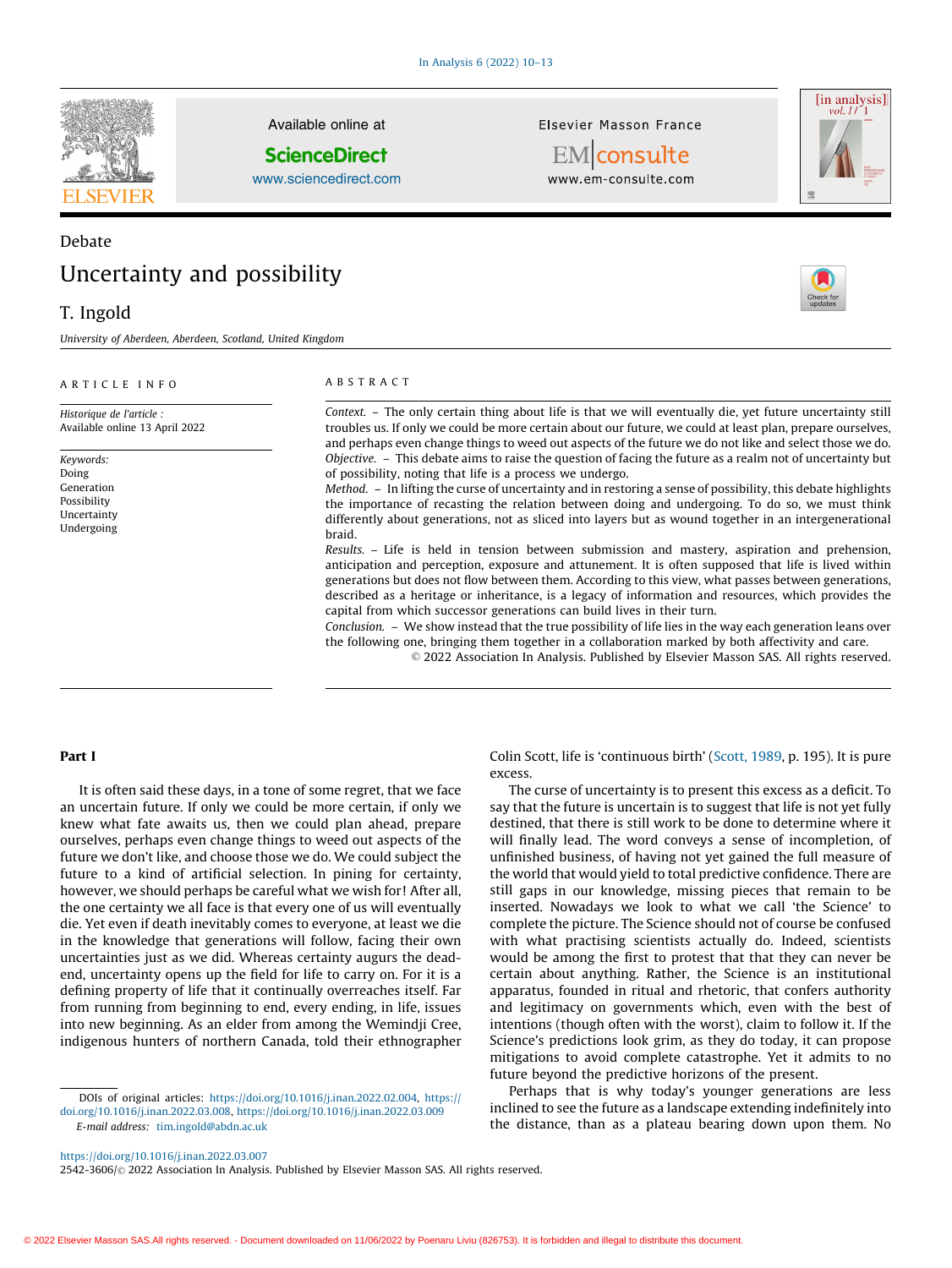previous generation has been so starkly presented with the prospect of the end of history, even of life itself. The future, to them, seems all too certain. Nor is any relief to be found in a stance of denial, through regression from certainty to uncertainty. Yet what the deficit model presents as uncertainty takes on a quite different hue in the light of excess. Then, uncertainty reappears as possibility. For the Science, radical possibility is hard to pin down. As the philosopher Henri Bergson put it, the domain of life is characterised by 'incommensurability between what goes before and what follows'. Science, Bergson argued, is simply unable to cope with this idea of 'the absolute originality and unforeseeability of forms'. It can work only on what repeats [\(Bergson,](#page-3-0) 1922, pp. 30– 31). And in the language of repetition, Science can only think possibility on a scale of risk or probability. On this scale, what cannot be determined is left to chance. Indeed, the opposition between chance and determination is deeply etched into modern thought. It is an opposition, however, that drains life of its creative impulse, reducing freedom to random variation within a phase space.

What would it take, then, to face the future as a realm not of uncertainty but of possibility? Young people, with their lives ahead of them, are often encouraged to think of the life-course as a process of 'fulfilling their potential', that is, as a movement of progressive closure, in which all possible paths are gradually narrowed down to the one actually taken – which itself, at life's end, reaches its ultimate conclusion. As the anthropologist Clifford Geertz put it, in a now classic formulation, 'one of the most significant facts about us may finally be that we all begin with the natural equipment to live a thousand kinds of life but end in the end having lived only one' [\(Geertz,](#page-3-0) 1973, p. 45). With one's potential fulfilled, there is nowhere further to go. But what if, instead of heading towards destinations unknown, we were to push out from places already reached, along a path of renewal that knows no end? Could this be what the Pintupi, an Aboriginal people of Western Australia, meant when they told their ethnographer, Fred Myers, that life is a 'one-possibility thing' ([Myers,](#page-3-0) 1986, p. 53)? This calls for some reflection.

For the Pintupi, the contours of life are those of the country in which they dwell, a country created by the ancestral beings as they moved around in the formative era known as the Dreaming. Every existing creature, as the incarnation of the ancestral power from which its vitality is derived, effectively finds itself on the inside of an eternal moment of world-creation. And where the ancestors led, life is bound to follow. But this is not a movement from A to B, from a starting-point to a destination. It rather carries on. Life is a onepossibility thing, for the Pintupi, because possibility can only ever be one. The idea that people could initially be presented with multiple possibilities, like a menu of options from which to choose, only to be narrowed down as life proceeds, would make no sense to them. For Pintupi people, as they roam their desert landscape, are not fulfilling their potential but ever replenishing it. They may indeed have more power towards the end of life than at the beginning. How, then, can we express this difference between possibilities and possibility, between fulfilment and replenishment?

#### Part II

One way might be to call on a distinction between doing and undergoing, which was central to the philosophy of John Dewey, especially his essay of 1934 on Art as Experience [\(Dewey,](#page-3-0) 1987). In life, as Dewey acknowledged, we do all kinds of things. We do first this, and then that, and as with this and that, there is a degree of certainty in the ends to be achieved. Yes, we know what we are doing! Every deed is an intentional act, like shooting an arrow at a

target. Yet in everything we do, there is an experience we undergo. We are modified in body and mind, perhaps even transformed, by the doing of it. And the question, for Dewey, was to figure out the relation between the two – between the doing and the undergoing (ibid., p. 50). Do we put undergoing inside doing, sandwiched between the original intention and its final consummation? Is undergoing something that happens to us inside the act? If undergoing were thus contained within doing, Dewey thought, there could be no continuity from one deed to the next. Life would fragment into a scatter of disconnected episodes. Blink, and they're gone.

What happens in reality, quite to the contrary, is that undergoing always overflows doing, to the extent that whatever you do takes into itself something of the experience of what you did before, and is in turn carried over into what you do next. With every doing, as Dewey put it in a later lecture on Experience and Education, you are 'a somewhat different person' [\(Dewey,](#page-3-0) 2015, p. 35). In short, undergoing lies precisely in the excess by which life overtakes the destinations thrown up in its wake. We could describe every act of doing, as shown in Fig. 1, by a transverse connection between an intention (I) and an objective (O). But the life of undergoing carries on, in a direction orthogonal to these transverse links. In the figure, this is represented by the continuous wavy line (P). Here, P stands for possibility. Possibilities cut across, but life, as a 'one-possibility thing', is longitudinal. It goes on through. And a life tracked along this line is continually overtaking itself. It is a life of becoming rather than being, yielding up not to objective consequences – for these are but discards left along the way – but to further possibility, not just for itself but for all other lives with which it tangles, including, as we shall see, its generational offspring.

Crucially, while every transverse connection denotes a line of intention, the longitudinal trail of possibility is a line of attention. Now there are two sides to attention: exposure and attunement. I take the idea of attunement from the ecological approach to perception pioneered by James [Gibson](#page-3-0) (1986). For Gibson, perception is about noticing things in our surroundings that may help or hinder in the furtherance of our own activity. In a



Fig. 1. Possibility and possibilities. Transverse arrows connect successive intentions (I) with their planned objectives (O). Through all of them runs the longitudinal arrow of life itself, a 'one-possibility thing' (P).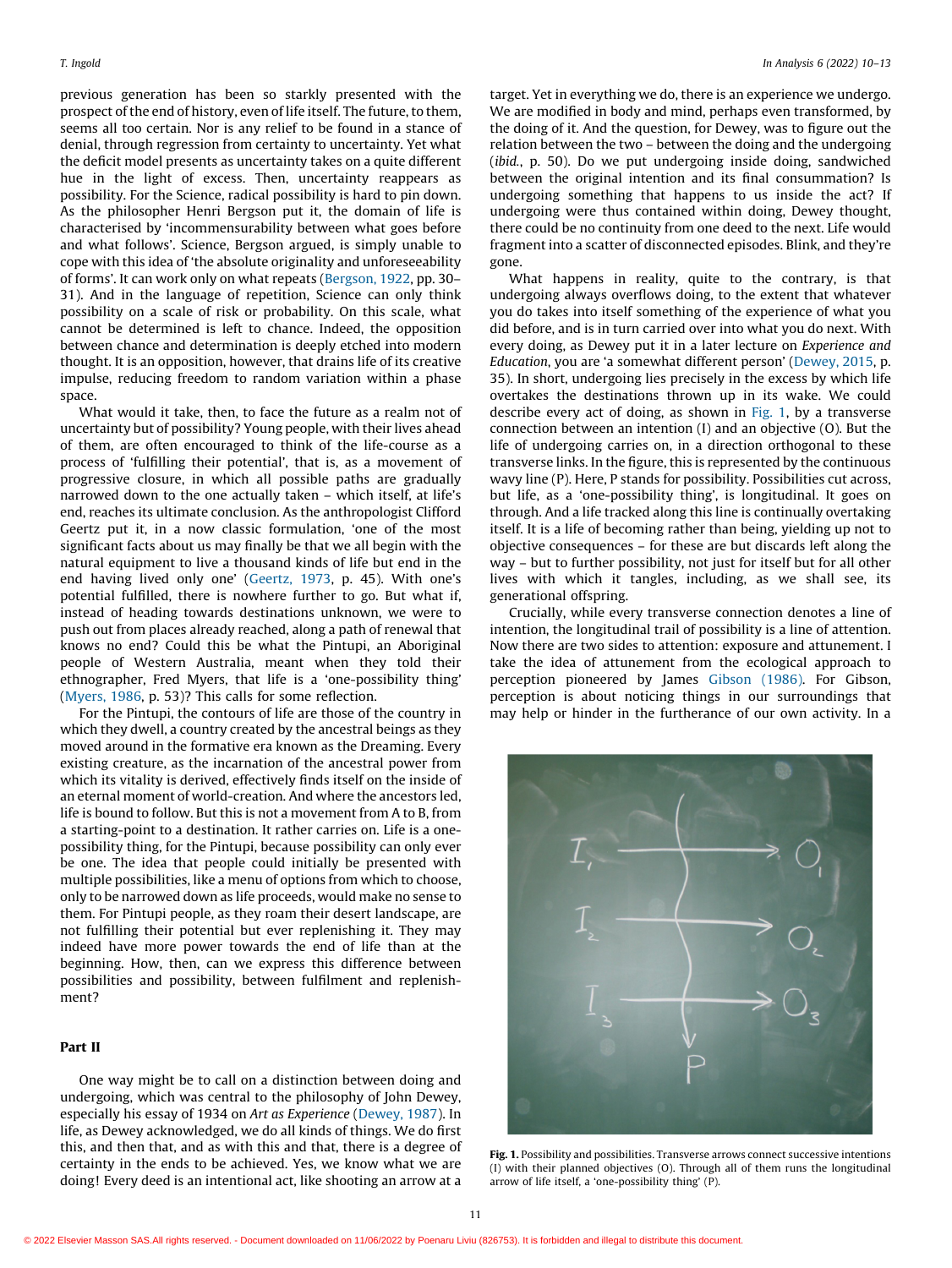word, it is about picking up information that specifies what these things afford. And it can be learned. 'One can keep on learning to perceive', Gibson writes, 'for as long as life goes on' (p. 245). In the practice of a craft, for example, skill lies in becoming sensitised to subtle variations in the material that a novice might miss. The carpenter attends to the grain of the wood, the smith to the ductility of iron. The skilled practitioner's perceptual system, in Gibson's terms, becomes 'attuned to information of a certain sort'. This fine-tuning of perception amounts, he says, to an 'education of attention' (ibid., p. 254). Yet in this, the momentum is entirely on the side of the perceiver. It is as if the things to be perceived were already there, laid out in the environment, merely awaiting the practitioner's attention.

But what if everything is not already there? The world, after all, is not set in stone but restless and fluid, bustling with life. Think of the fluxes of the weather, the ever-changing skies, the turn of the tides, the run of the river, the movements of animals and the growth of plants. Immersed in these fluxes, it is the perceiver who must wait upon the world, attending to it in the sense of abiding with it and doing its bidding. This is attention on the side of exposure. As the philosopher of education Jan [Masschelein](#page-3-0) (2010) explains, exposure (from the Latin ex-positio) literally means to be pulled out of position. To be or become attentive, writes Masschelein, 'is to expose oneself' (p. 46). In this condition, one can no longer take anything for granted. The sense of understanding – of having solid ground beneath one's feet – is shaken, leaving one vulnerable and hyper-alert, wide-eyed in astonishment rather than narrowly focused on a target. For Masschelein, it is precisely in these moments of exposure that education occurs. It is not so much an understanding as an undergoing, that at once strips away the veneer of certainty with which we find comfort and security, and opens to pure possibility.

Yet if there are two sides to attention, of exposure and attunement, of waiting on the world and tuning to a world-inwaiting, then what is the relation between the two? Surely, to embark on any activity means placing one's existence on the line. The safe course would be to stay put. No-one can live like that, however. To live we have to get moving, to push the boat out into the current of a world-in-formation. Thus, all undergoing begins in exposure. But as it proceeds, skills of perception and action, born of practice and experience, begin to kick in. We can see this in one of the most ubiquitous of all human activities, namely, walking on two feet. Every step entails a moment of jeopardy. Falling forwards on one foot, you tumble into the void, only to regain your balance as the other foot comes to land on the ground ahead. Here, the bodily skill of footwork comes to the rescue, just before it is too late. What begins in the vulnerability of exposure ends in the mastery of attunement, providing in turn the ground from which the walker can once again submit to the hazard of exposure, in an alternation that continues for as long as the walk goes on.

#### Part III

This alternation, I believe, is fundamental to all life. Crucially, just as life is a one-possibility thing, it is also unidirectional. In real life, submission leads and mastery follows; never the reverse ([Ingold,](#page-3-0) 2015, pp. 138–142). Where submission casts off into a world in becoming, setting us loose to fall, mastery restores our grip so that we can keep on going. The first is a moment of aspiration; the second a moment of prehension. Out in front, an aspirant anticipation feels its way forward, improvising a passage through an as yet unformed world, while bringing up the rear is a prehensile perception already accustomed to the ways of the world and skilled in observing and responding to its affordances. And as submission gives way to mastery, aspiration to prehension,

anticipation to perception, and exposure to attunement, there is what we could call a moment of inflection. I draw this sense of inflection from the writings of philosopher Erin [Manning](#page-3-0) (2016, pp. 117–118). Inflection is not a movement in itself but a variation in the way movement moves, coming at the point where a tentative opening matures, from within what Manning calls 'the cleave of the event' (p. 6), into a firm sense of direction. It marks the turn from undergoing into doing, at which the line of possibility discloses distinct and realisable possibilities.

The terms 'aspiration' and 'anticipation', introduced above, call for some further explanation. Literally, to aspire is to draw breath. It is an active, animated 'taking in'. And to take in, as Dewey observes, 'we must summon energy and pitch it in a responsive key' (1987, p. 9). With this summoning and pitching, aspiration calls upon the past in order to cast it forward into the future, along a path of attention. Brimming with as yet undirected potential, with possibility, aspiration anticipates the future, but does not predict it. Prediction, as we have seen, belongs to the logic of certainty and uncertainty. Depending on the level of certainty, things may be predicted with greater or lesser confidence, or judged to be more or less probable. But anticipation belongs to the register of possibility. It is the temporal overshoot of a life that always wants to run ahead of itself. According to the philosopher Jacques Derrida, to anticipate is 'to take the initiative, to be out in front, to take (capere) in advance (ante)' [\(Derrida,](#page-3-0) 1993, p. 4). Far from predetermining the final forms of things, or fixing their ultimate destinations, anticipation opens a path and improvises a passage. It is a seeing into the future, not the projection of a future state in the present; it is to look where you are going, not to fix an end point ([Ingold,](#page-3-0) 2013, p. 69).

All life, then, is held in tension between submission and mastery, aspiration and prehension, anticipation and perception, exposure and attunement. In every case, the first leads, and the second follows. What leads is an aspiration that wells up in attention. What follows is a precisely directed and skilfully executed manoeuvre. As a one-possibility thing, moreover, this life begins nowhere, and ends nowhere, but carries on for all time – for an 'everywhen' that, in Australian Aboriginal cosmology, is identified with the Dreaming. Yet we know that every mortal being will certainly die. How, then, can the infinitude of life be reconciled with the finitude of individual life cycles? To answer this question, we have to think again about generations. For there is a deeply held belief in many minds today – above all in those taught to follow the Science – that life is lived within generations, but does not flow between them. What passes between generations, often described as a heritage or inheritance, is a legacy of information and resources, which provides the capital from which successor generations can build lives in their turn. The information may be genetic or cultural, the resources material or immaterial (such as knowledge). Their sole common denominator is that they are available for transmission independently of their lifetime expression or achievement.

It is easy to see, in this view, a reflection of the idea that life is lived in the fulfilment of potential. This leads, as we have observed, to a dead end. With all potential exhausted, there is no life to be continued in coming generations; only the discards left along the way remain to be passed on. Each generation, occupying its own slice of time, seems fated to replace its predecessor, and to be replaced in its turn, rather like layers in a stack. Indeed, this kind of stratigraphic thinking is deeply seared in modern sensibilities, leading to an easy equation of generational layers with layers of sedimentation in the history of the earth, of deposits in the occupation of a site, of documents in an archive, and even of consciousness in the human mind. It is a way of thinking that feeds directly into a rhetoric of extinction that wonders whether the coming generation, or any after that, might be the last – be it for our